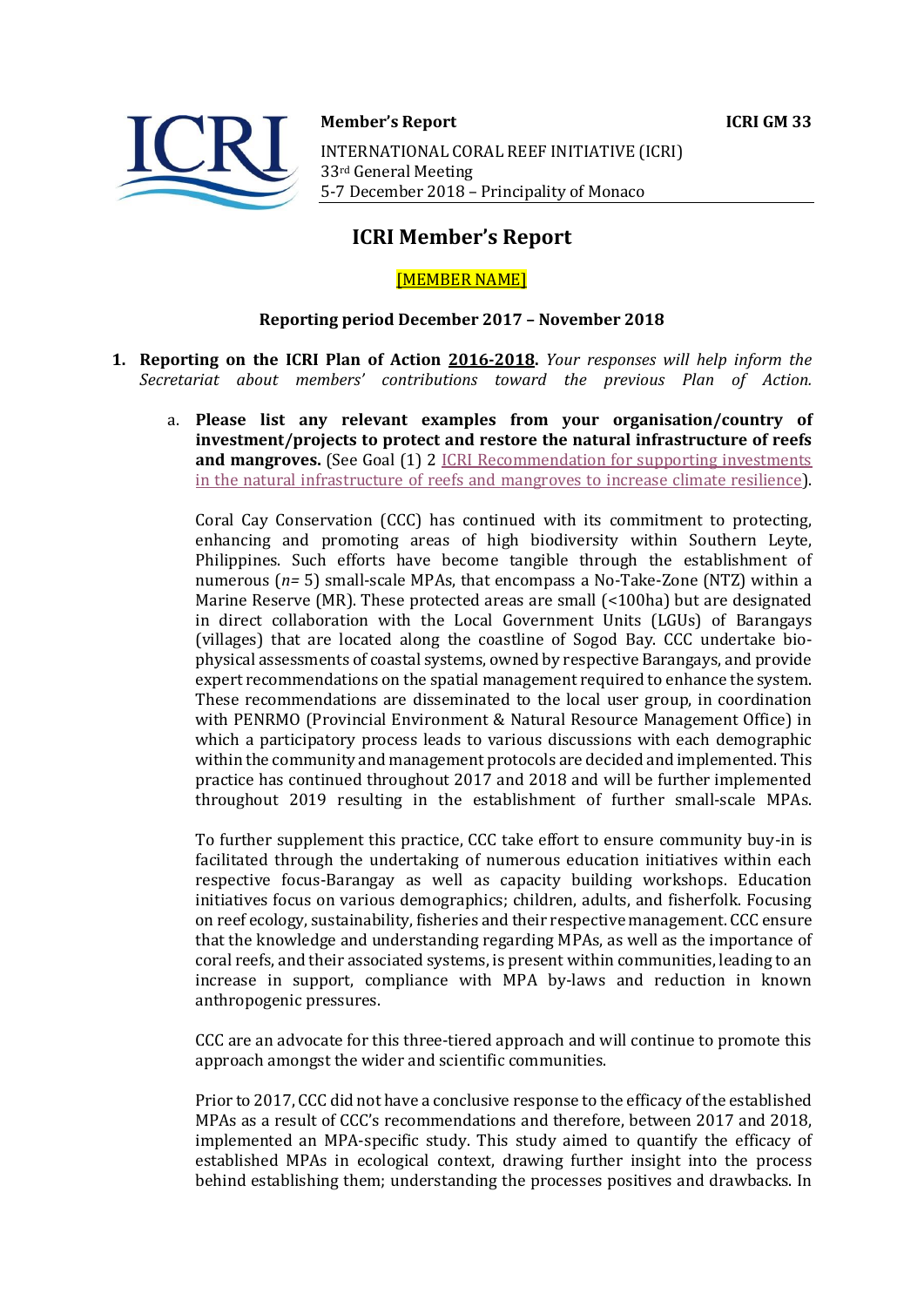order to assess this, the study undertook the framework of a Before-After-Impact-Control (BACI), where areas previously surveyed (and recommended) by CCC were re-sampled. Survey sites were separated into two groups; impact (where an MPA was established from CCC's recommendations) and control (where no MPA was established). This approach will enable CCC to study the ecological status of reefs prior to MPA establishment and derive the impact of the MPA establishment. At control sites, where no MPA was established, CCC will be able to understand the temporal trend of reef health in areas of limited protection and continued degradation. Furthermore, impact sites will be compared based, no only their ecological status, but also on their respective legislation supporting the MPA, community buy-in, and socioeconomic incentives. Therefore, the BACI analysis will enable CCC to provide critical information on the efficacy of small-scale MPAs within Sogod Bay and further provide recommendations on the process for their respective development and establishment; an area that shows paucity when considering multiple MPAs within a diverse community environment. CCC aim to publish results in 2019.

In 2019, CCC have been requested by PENRMO to assess current practices in reef rehabilitation currently being conducted by numerous NGOs within Sogod Bay. PENRMO have concerns regarding the current financing, practice and impact of the actions. CCC will therefore undertake quantitative bio-physical assessments on this current practice; addressing concerns, developing innovative practices to avoid detrimental impacts and to increase efficacy.

b. **Has your organisation/country made any progress in the following areas to target anthropogenic pressures?** Please give detail below. Note: If no change since your last ICRI member report, please write 'no change'.

> ☐ **Encourage ban of plastic microbeads in cosmetic products.** (See Goal (3) 2 [& See ICRI Recommendation to reduce plastic microbeads pollution in](https://www.icriforum.org/sites/default/files/ICRIGM31_Reco_microbeads_0.pdf)  [marine environment\)](https://www.icriforum.org/sites/default/files/ICRIGM31_Reco_microbeads_0.pdf):

> ☐ **Improve regulation and enforcement to reduce direct anthropogenic damage due to dredging and physical alteration of reef structures.** (See Goal (3) 3 & [ICRI Recommendation to reduce damage due to dredging and](https://www.icriforum.org/sites/default/files/ICRI-GM32_RECO_Dredging.pdf)  [dumping on coral reefs\)](https://www.icriforum.org/sites/default/files/ICRI-GM32_RECO_Dredging.pdf):

☐ **Deployment of mooring devices limiting the mechanical destruction of coral reefs and seagrasses.** (See Goal (3) 4).

c. **Did your organisation/country celebrate International Year of the Reef?** Please give details below. (See Goal (5) 1 [& ICRI Recommendation designating 2018 as the](https://www.icriforum.org/sites/default/files/ICRIGM31_Reco_IYOR2018_0.pdf)  [third International Year of the Reef\)](https://www.icriforum.org/sites/default/files/ICRIGM31_Reco_IYOR2018_0.pdf):

Yes. CCC were an advocate for IYYOR2018 within our operational country of the Philippines, whilst further promoting the year through social media in the UK. IYOR2018 was integrated within CCC's actions in 2018 through continued promotion and communication in our education initiatives and outreach events such as largescale beach cleans (removing over 1,000kg on individual events) in coordination with the Provincial Government of Southern Leyte, LGU of Liloan, PENRMO and the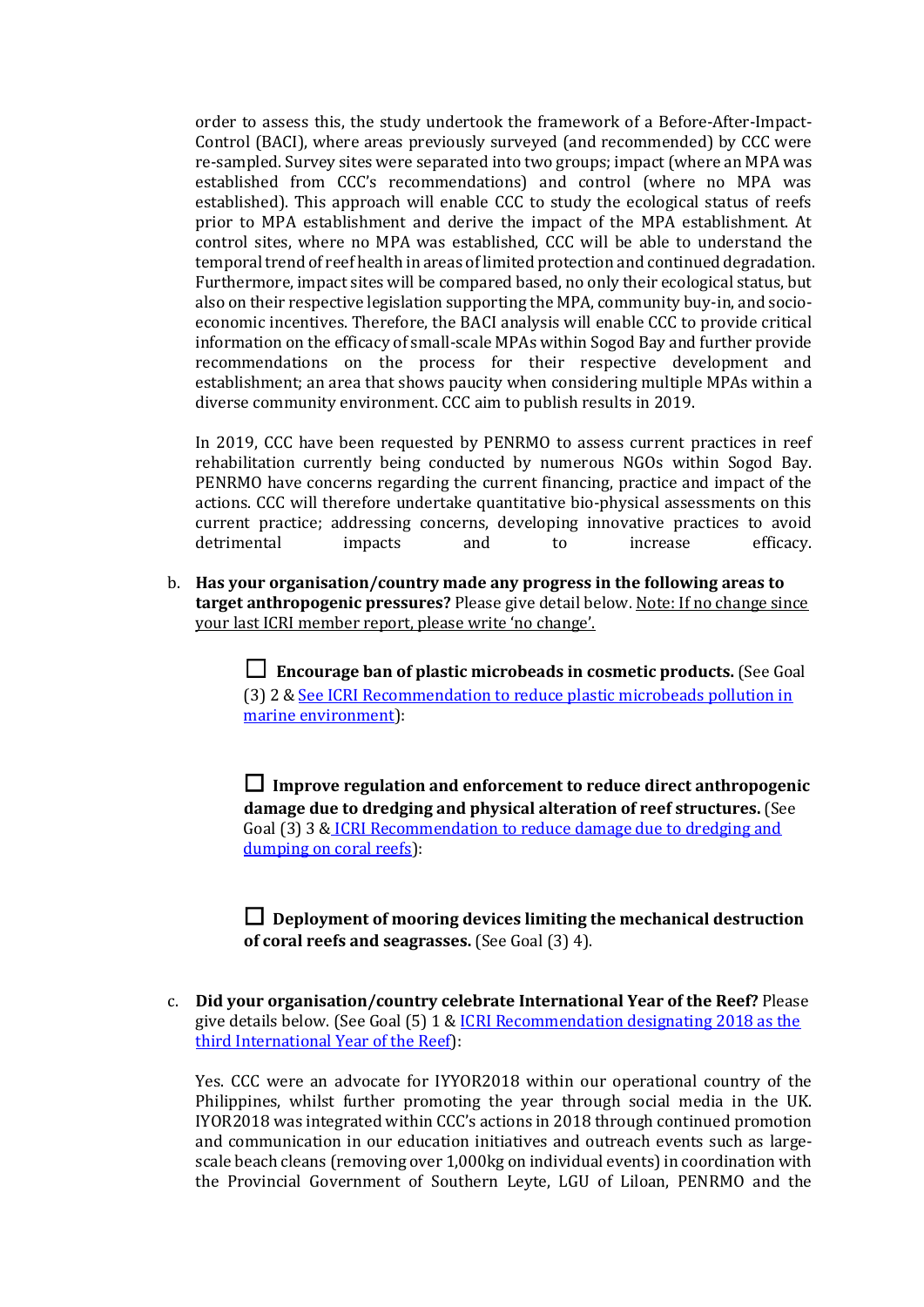international organisation, 4Ocean. Our actions in 2018 have become a catalyst for individual barangays to undertake independent beach cleans, integrate responsible purchasing into communities and the development of a local initiative termed Trash4Rice where individuals in Liloan return a set amount of plastic waste and/or eco-bricks for a weight of rice; an incentive driven by IYOR2018 and CCC. IYOR2018 was further promoted in coordination with other well-known promotions such as World Ocean Day. CCC utilised their in-country network to **responsibly** promote the use of eco-bricks; and method which sees community members place plastic trash (destined for the ocean) into 2L plastic bottles to be used in construction work. CCC further recognises potential impacts as result of this construction, particularly the use of concrete and possible and run-off, and as such, hold eco-brick-focused workshops in local communities to disseminate the responsible creation and utilisation of this new construction resource. The eco-brick incentive has quickly become popular and is being adopted being numerous communities, even those outside of the Philippines, and as such, CCC are promoting their use in coordination with responsible purchasing to limit the organic purchase of plastic, instead of no-plastic items, to produce ecobricks. CCC promote the use of eco-bricks as a "last option" and instil the attitude the plastic products should not be purchased of the sole purpose of generating eco-bricks. This practice is being promoted in coordination with LGUs.

**2. Contribution to the ICRI Plan of Action 2018-2020 and upcoming ICRI general meetings.** *Your responses to the following questions will assist the Secretariat in assessing contributions towards the major themes of the draft ICRI Plan of Action 2018-2020.*

## **Theme 1 – Promote effective and adaptable solutions to improve the protection of coral reefs**

- a. **Which of the below topics do you consider to be the three top challenges that your organisation faces in managing coral reefs?** Please select from the options below:
	- $\Box$  Climate change impacts
	- $\boxtimes$  Inadequate planning, zoning and management
	- ☒Unsustainable resource extraction
	- □ Tourism and recreation
	- $\Box$  Shipping
	- $\Box$  Coastal development
	- $\Box$  Dredging
	- $\boxtimes$  Illegal and destructive fishing
	- □ Fish and coral trade
	- $\Box$  Marine debris
	- $\Box$  Other. Please specify:
- b. **Please list any examples of innovative management practices that your organisation/country is involved in, such as use of VMS, drones & ecological**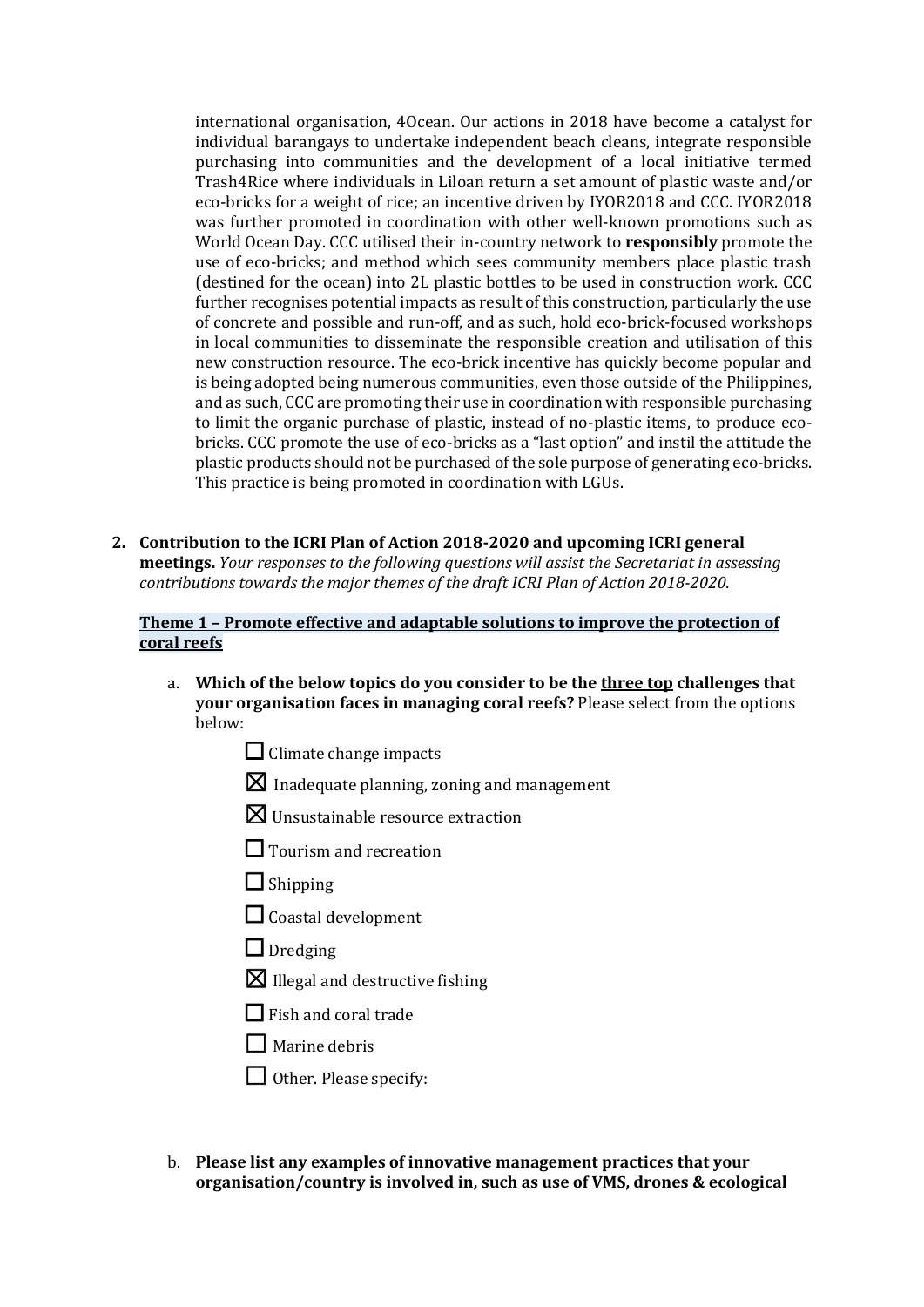**mooring devices.** Include their limits, conditions of implementation, financing and an assessment of their results and links for more information if possible.

CCC's practices in the Philippines adopts a well proven framework for marine conservation. However, moving forward into 2019, CCC are in the advanced stages of establishing a new conservation project in Indonesia. This project will utilise innovative protocols such as temporarily partial closures of species-specific fin fish fisheries to increase community well-being and integrate sustainable development. This practice has been used previously in invertebrate fisheries, but data show paucity with its use in fin fish fisheries. Furthermore, the project will aim to establish a LMMA through a participatory approach, as a result of a three-year plan that involves the establishment of local a Community Fisheries Group, the training of local fisherfolk as snorkel guides and an increased community-wide capacity to manage marine resource autonomously.

Within the proposed project, subject to financing, CCC will also look to operate various reef rehabilitation techniques. The aim of these reef rehabilitation initiatives will supplement overall goals of enhancing reef systems, whilst increasing capacity through workshops for autonomous implementation from local communities. It is intended that CCC will practice multiple 'traditional' techniques and develop a monitoring protocol that is easily adoptable, efficient and accurate; utilising photogrammetrics to ensure best practice. Furthermore, photgrammetrics will enable CCC to record true growth rates of coral fragments and graphically quantify reef complexity.

- c. **Please list any examples of innovative funding for management that your organisation/country is involved in.** Include their limits, conditions of implementation, financing and an assessment of their results and links for more information if possible.
- d. **Please list any examples of leading practices, techniques and strategies for building reef resilience that your organisation/country is involved in.** Include their limits, conditions of implementation, financing and an assessment of their results and links for more information if possible.

#### *See above*

e. **Please list any examples of leading practice reef restoration mechanisms that your organisation/country is involved in.** Include their limits, conditions of implementation, financing and an assessment of their results and links for more information if possible.

Implementation of Photgrammetrics as listed above. *N.b.* this is not being implemented yet, but we have had various pilot research projects undertaken on this to better understand its implementation.

#### **Theme 3 – Support communities reliant on coral reefs**

**f. Is sustainable tourism development a significant challenge for your organisation?** If so please include detail below of the kinds of challenges faced and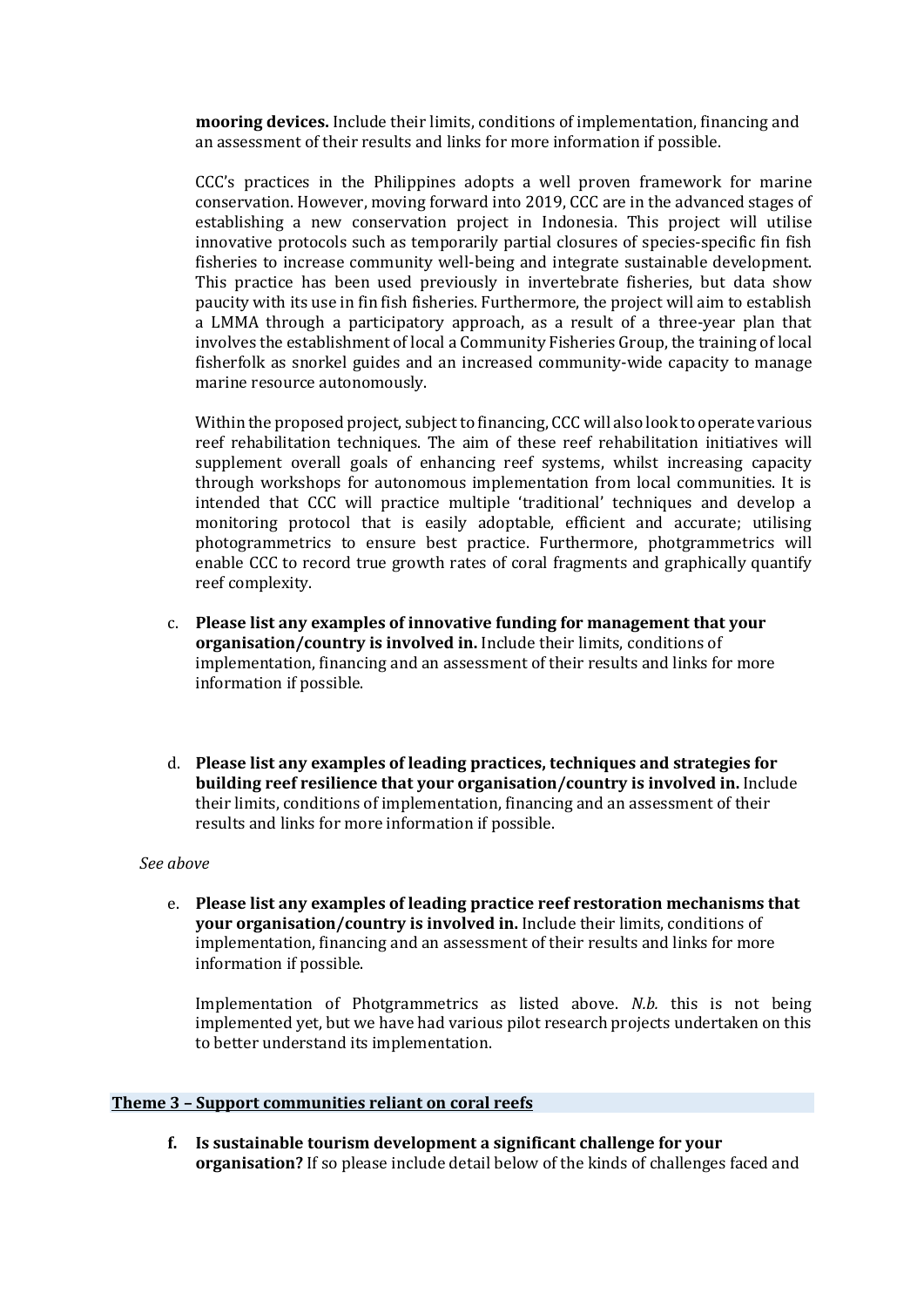your strategies to deal with them.

Our current challenges faced with sustainable tourism development reside within the financial sector. CCC are finding it increasingly more challenging to attract high numbers of tourists to support our projects and as such, directly support tourism development in local areas. This view is shared also by members of the [Year Out](https://yearoutgroup.org/)  [Group.](https://yearoutgroup.org/) 

CCC believe that the current citizen-science framework operated in country is beneficial to all (individuals, local and regional stakeholders) and contributes to sustainable tourism development. To deal with any technical issues within the sector, CCC seek advice through the **Scientific Advisory Committee**, particular Dr. Carl Carter.

#### **g. Is your organisation involved in activities to raise awareness and encourage action to support communities reliant on coral reefs?** Please include details below.

*Yes, all the above.*

## **Theme 4 – Help to reduce anthropogenic threats to coral reefs, particularly those that occur at a global or regional scale**

## **h. What activities is your organisation involved in to elevate awareness of the global nature of the threat of climate change to coral reefs?** Please include details below

CCC undertake a three-tiered approach to all conservation projects; provision of scientific data, education and capacity building. As such, raising awareness of pressures faced by coral reefs are integral to CCC's approach whilst increasing knowledge on the fundamentals of reef ecology, sustainability and pressure mitigation. These initiatives include CCC's Sea Star Awareness programmes (SEAS) which, in combination with supplying critical educational resources, encourages autonomous thinking and implementation of conservation practices amongst schools and pupils. CCC also operate a Reef Rangers initiative which provides first-hand practical experience of the marine environment, aiming to inspire and raise awareness. In addition, CCC are active within local Barangays around Sogod Bay, Southern Leyte, undertaking 'Community Days' in which data are disseminated and topics such reef ecology and conservation on introduced to the wider demographic (including fisherfolk).

## **i. Has your organisation made any progress in dealing with destructive fishing and trade?** Please include details below.

Yes, CCC have been able to target the use of destructive fishing activities through education and capacity building whilst also recording a decrease in reported destructive practices, specifically dynamite fishing and cyanide fishing. To further challenge their use, CCC provide Bantay Dagat (MPA Guard) training to nominated officials in local communities, ensuring that the correct enforcement of the use of these practices is in place by local communities and that authorities have the correct understanding and capacity to deal with incidents.